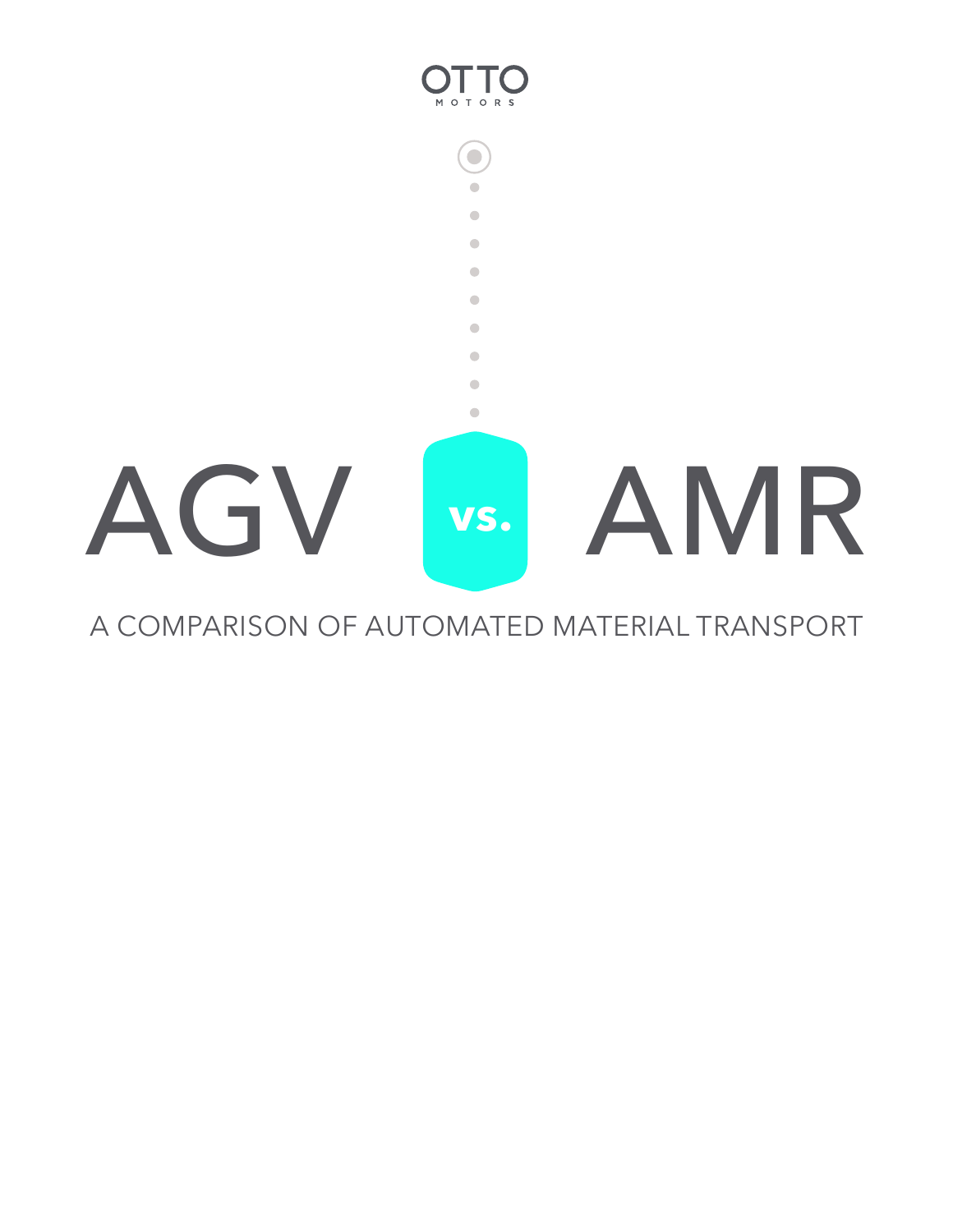# From automated to autonomous: What's the difference?

The words automated and autonomous are easily confused and often interchanged, but their meaning is inherently different.



### Automated:

Computer-controlled machines that can perform a set of defined tasks by following specific instructions with minimal or no human intervention.

### Autonomous:

Machines that have the intelligence to make decisions when faced with new or unexpected situations. These machines may have the ability to learn as they encounter new situations.

ó Ċ Ċ

 $\sqrt{2}$ 

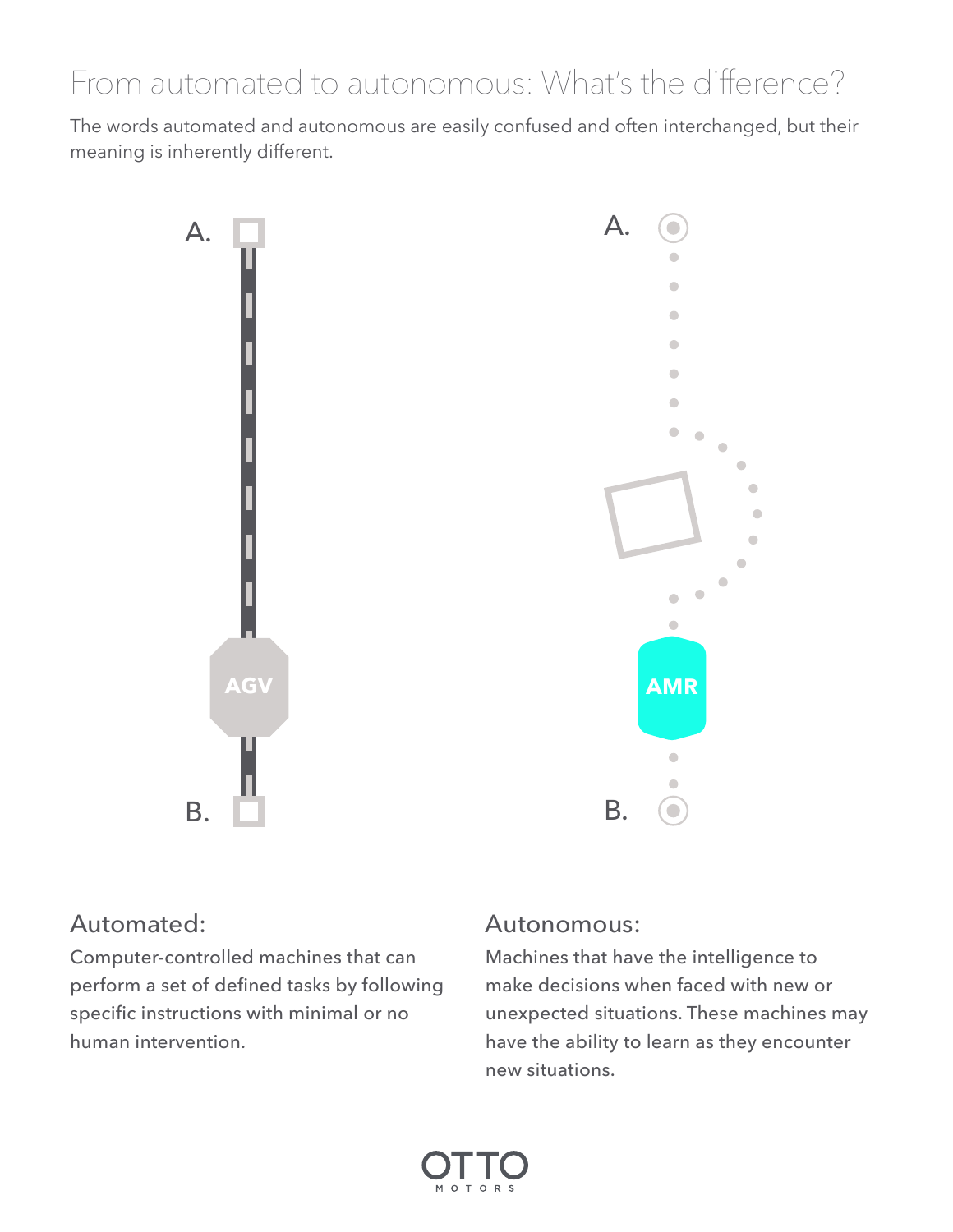## AGV vs AMR

Automated Guided Vehicles (AGVs) and Autonomous Mobile Robots (AMRs) are also often confused. Each system operates with fundamentally different technology, from perception and navigation software to onboard sensors. Therefore, they have different capabilities and potential applications.



## Automated Guided Vehicle (AGV):

An AGV is an unmanned electric vehicle that is controlled by pre-programmed software to move materials around a facility.<sup>1</sup> AGVs rely on guidance devices such as magnetic tape, beacons, barcodes or predefined laser paths that allow the AGV to travel on fixed paths in a controlled space. Lasers and sensors detect obstacles in its path and trigger the vehicle to stop automatically.<sup>2</sup>

## Autonomous Mobile Robot (AMR):

An AMR is a robot in which operation occurs without direct driver input or pre-configured scripts to control the steering, acceleration, and braking.³ Within an industrial environment, an AMR utilizes laser-based perception and navigation algorithms to dynamically move through facilities, infrastructure-free. Machine learning capabilities enable the robot to become more efficient and accurate as it encounters new situations.

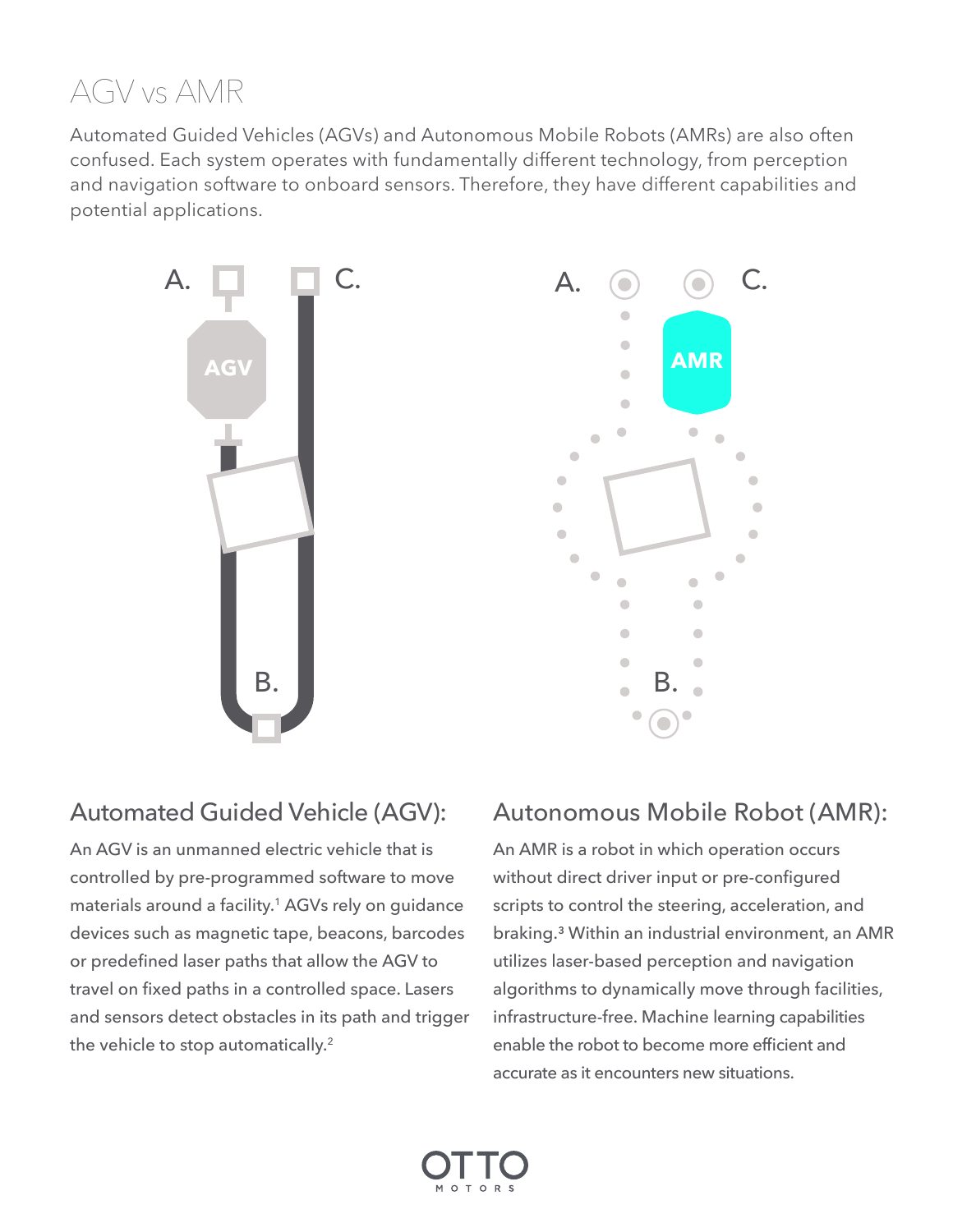# The AMR: An evolution of the AGV

Automated material transport has experienced an evolution due to rapid advancement in sensors and big data capability. Autonomous next-generation solutions are disrupting conventional AGV technologies with 5 core advantages:

#### **AGV**

AGVs are fixed. They follow predefined paths using lasers, beacons, barcodes or magnetic tape.

Impacts:

- Multiple AGV units are required for different applications.
- Ongoing infrastructure maintenance is required
- Minor debris in the laser's field of view prevents the vehicle from moving until obstacle is manually removed by human personnel.

**FLEXIBLE AND VERSATILE**

AMRs do not require external infrastructure for navigation, making implementation hassle-free and highly scalable.

Impacts:

- One AMR unit can be used in multiple applications
- Encourages 5S standards for clean aisleways throughout entire facility.
- AMRs detect, avoid, and dynamically move around obstacles to continue to destination, reducing downtime. Human interaction is not required.
- Parameters can be customized to navigate through aisleways, personnel zones, and narrow corridors.

AGVs can be added to facility if layout adheres to AGV infrastructure requirements.

#### Impacts:

- Resources are required for facility planning, infrastructure enovations, maintenance and line training.
- Facility layout must be designed to accommodate equipment.

**EASILY SCALABLE**

2.

Additional AMRs can be operational in <1 day as they operate from a centrally controlled map, shared among the fleet.

Impacts:

- Infrastructure renovations, facility planning, or additional training are not required.
- AMR customers do not need to outsource work to 3rd party vendors for changes or additional implementation.



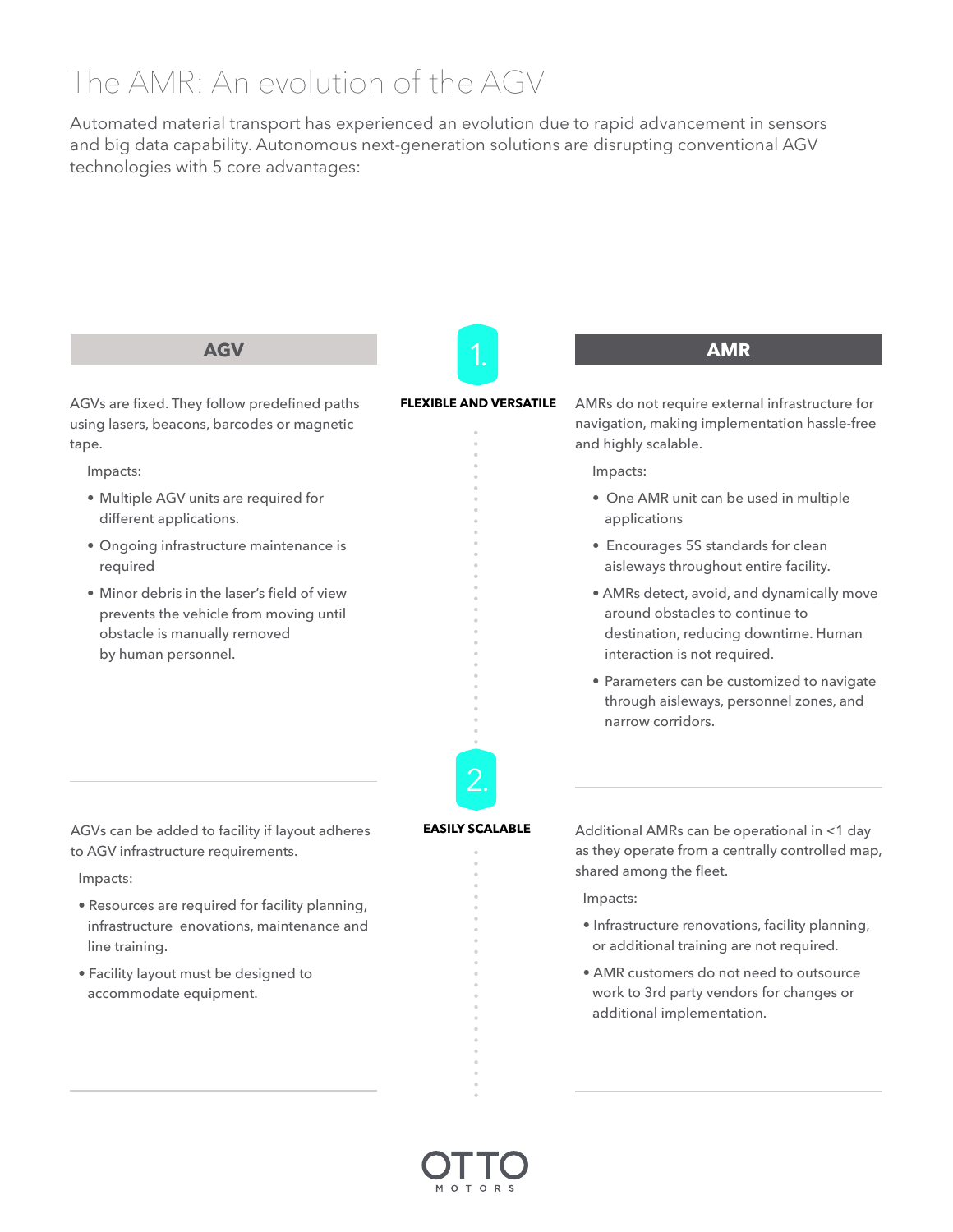#### **AGV**



#### **AMR**

Moving an AGV is equivalent to installing an AGV system for the first time - significant resources are required.

Impacts:

- Infrastructure is fixed. Changes are rigid and costly.
- Multiple systems are required in total, despite low/high seasonal periods.

AGVs are not intelligent machines and do not facilitate industry's vision of the 'smart factory4 (Due to infrastructure, intelligence is not required.)

Impacts:

- Due to lack of data collection, plant operators do not have insight into realtime KPIs or vehicle performance.
- Standard stack lights and sounds are unchanging, despite changes in environment.
- AGVs are unable to back up or take alternate routes.
- AGVs cannot easily integrate with other solutions.

AGVs are designed to do simple tasks, yet setup and operation is cumbersome, complex, and costly.

Impacts:

- AGVs require trained expertise by certified personnel or engineers
- Changes to the system require facility infrastructure updates and additional staff training.

#### **REDEPLOYABLE**

AMRs can be redeployed from one plant to another, or to a different zone within the same plant. With a centrally controlled fleet manager, setup time is minimal and can be completed by the customer.

Impacts:

- Units can be shared among multiple facilities to alleviate seasonal demands.
- Throughput is increased in facilities or zones, that would otherwise be bottlenecked, by redeploying underutilized assets from other facilities or zones that experience a downturn.
- AMRs can become a shared resource; therefore, less units are required for purchase.

Onboard intelligence enables AMRs to adapt to changing environments and easily integrate with other solutions (including ERPs). Machine learning collects data and updates the fleet's shared map with learned parameters.

Impacts:

- AMRs learn which routes are the fastest and take optimal paths, even within unpredictable environments.
- Plant personnel can safely and collaboratively interact with AMRs.
- AMRs offer integrated lights and sounds that resemble outdoor automobiles to intuitively indicate behaviors to plant personnel.

Implementation includes mapping facility once with a robot then setting up zones and points of interest on the map in the fleet manager.

Impacts:

- System is set up by the customer and is done so with a point and click interface
- Updates to robot or access zones can be made by plant personnel
- Changes in production lines or distribution layouts are easily implemented.



 $\bullet$ 

**USABILITY**

5.

#### **INTELLIGENT**

4.